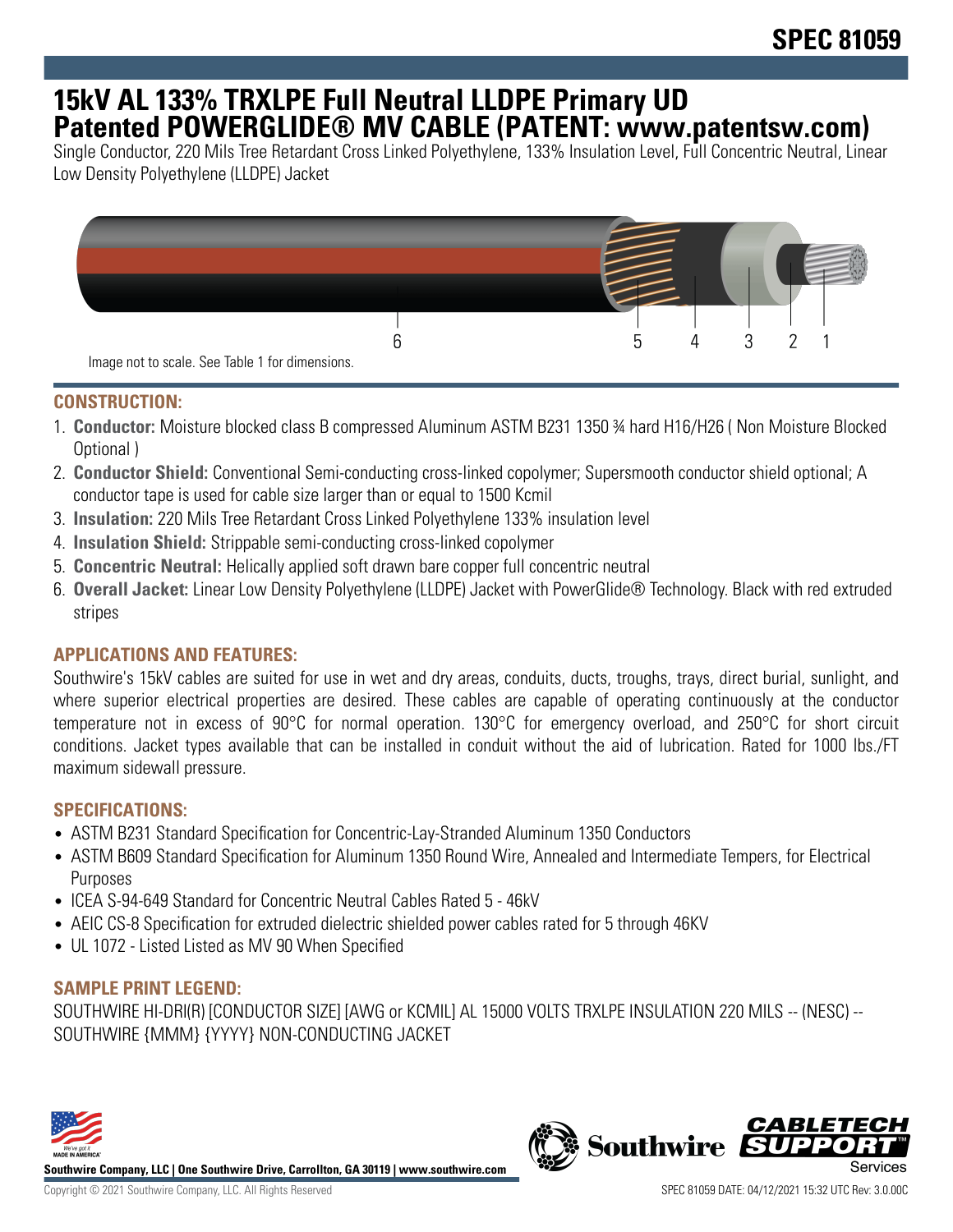## **Table 1 – Weights and Measurements**

| <b>Stock</b><br>Number | Cond.<br><b>Size</b>  | <b>Diameter</b><br>Over<br>Conductor | <b>Diameter</b><br>Over<br>Insulation | Insul.<br><b>Thickness</b> | <b>Diameter</b><br>Over<br>Insulation<br>Shield | Concentric<br><b>Neutral</b> | <b>Neutral DC</b><br>Resistance<br>$25^{\circ}$ C | Jacket<br><b>Thickness</b> | Approx.<br><b>OD</b> | Approx.<br>Weight        | Min<br>Bending<br>Radius | Max Pull<br>Tension* |
|------------------------|-----------------------|--------------------------------------|---------------------------------------|----------------------------|-------------------------------------------------|------------------------------|---------------------------------------------------|----------------------------|----------------------|--------------------------|--------------------------|----------------------|
|                        | AWG/<br>Kcmil         | inch                                 | inch                                  | mil                        | inch                                            | No. x AWG                    | $\Omega/1000$ ft                                  | mil                        | inch                 | $\mathsf{lb}$<br>/1000ft | inch                     | $\mathsf{lb}$        |
| <b>TBA</b>             | $\mathbf{2}$<br>(1)   | 0.258                                | 0.735                                 | 220                        | 0.815                                           | 10x14                        | 0.263                                             | 50                         | 1.043                | 505                      | 12.5                     | 398                  |
| TBA                    | 2<br>(7)              | 0.283                                | 0.760                                 | 220                        | 0.840                                           | 10x14                        | 0.263                                             | 50                         | 1.068                | 529                      | 12.8                     | 398                  |
| <b>TBA</b>             | (1)                   | 0.289                                | 0.766                                 | 220                        | 0.846                                           | 13x14                        | 0.202                                             | 50                         | 1.074                | 571                      | 12.9                     | 502                  |
| TBA                    | (19)                  | 0.322                                | 0.799                                 | 220                        | 0.879                                           | 13x14                        | 0.202                                             | 50                         | 1.107                | 599                      | 13.3                     | 502                  |
| <b>TBA</b>             | 1/0<br>(1)            | 0.325                                | 0.802                                 | 220                        | 0.882                                           | 16x14                        | 0.164                                             | 50                         | 1.110                | 642                      | 13.3                     | 634                  |
| <b>TBA</b>             | $\frac{1}{0}$<br>(19) | 0.352                                | 0.829                                 | 220                        | 0.909                                           | 16x14                        | 0.164                                             | 50                         | 1.137                | 666                      | 13.6                     | 634                  |
| <b>TBA</b>             | 2/0<br>(19)           | 0.395                                | 0.872                                 | 220                        | 0.952                                           | 13x12                        | 0.128                                             | 50                         | 1.212                | 794                      | 14.5                     | 799                  |
| <b>TBA</b>             | 3/0<br>(19)           | 0.443                                | 0.920                                 | 220                        | 1.000                                           | 16x12                        | 0.104                                             | 50                         | 1.260                | 908                      | 15.1                     | 1007                 |
| <b>TBA</b>             | 4/0<br>(19)           | 0.498                                | 0.975                                 | 220                        | 1.055                                           | 20x12                        | 0.080                                             | 50                         | 1.320                | 1070                     | 16.3                     | 1270                 |
| <b>TBA</b>             | 250<br>(37)           | 0.558                                | 1.044                                 | 220                        | 1.144                                           | 16x10                        | 0.065                                             | 50                         | 1.448                | 1298                     | 17.4                     | 1500                 |
| <b>TBA</b>             | 350<br>(37)           | 0.661                                | 1.147                                 | 220                        | 1.247                                           | 16x9                         | 0.052                                             | 50                         | 1.576                | 1605                     | 18.9                     | 2100                 |

All dimensions are nominal and subject to normal manufacturing tolerances

◊ Cable marked with this symbol is a standard stock item

\* Pulling tension based on pulling eye directly connected to conductor



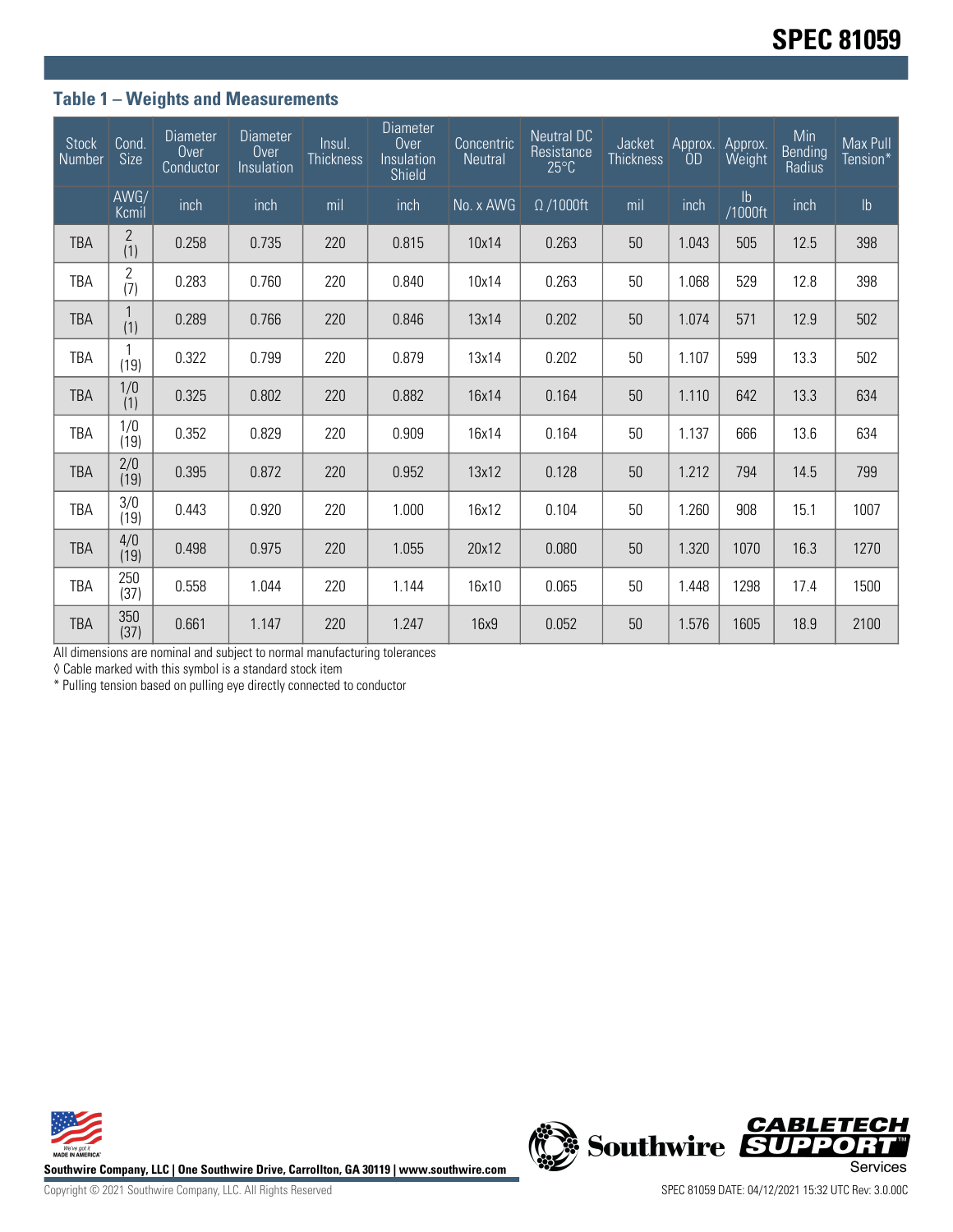## **Table 2 – Electrical and Engineering Data**

| Cond.<br>Size         | <b>DC</b><br>Resistance<br>@ 25°C | AC<br>Resistance<br>@ 90°C | Capacitive<br>Reactance @<br>60Hz | Inductive<br>Reactance<br>@ 60Hz | Current | <b>Charging Dielectric</b><br>Loss | Zero<br>Sequence<br>Impedance* | Positive<br>Sequence<br>Impedance* | Short<br>Circuit<br>Current @<br>30 Cycle | Allowable<br>Ampacity in<br>Duct 90°C1 | Allowable<br>Ampacity<br><b>Directly</b><br>Buried 90°C‡ |
|-----------------------|-----------------------------------|----------------------------|-----------------------------------|----------------------------------|---------|------------------------------------|--------------------------------|------------------------------------|-------------------------------------------|----------------------------------------|----------------------------------------------------------|
| AWG/<br>Kcmil         | $\Omega/1000$ ft                  | $\Omega/1000$ ft           | $M\Omega^*1000$ ft                | $\Omega/1000$ ft                 |         | A/1000ft W/1000ft                  | $\Omega/1000$ ft               | $\Omega/1000$ ft                   | Amp                                       | Amp                                    | Amp                                                      |
| $\overline{2}$<br>(1) | 0.266                             | 0.334                      | 0.062                             | 0.051                            | 0.139   | 0.362                              | $0.568 + j0.125$               | $0.336 + j0.051$                   | 3660.2                                    | 120                                    | 150                                                      |
| $\overline{2}$<br>(7) | 0.266                             | 0.334                      | 0.059                             | 0.049                            | 0.147   | 0.382                              | $0.568 + 0.124$                | $0.336 + j0.049$                   | 3660.2                                    | 120                                    | 150                                                      |
| (1)                   | 0.211                             | 0.265                      | 0.058                             | 0.049                            | 0.149   | 0.387                              | $0.456 + j0.091$               | $0.267 + j0.049$                   | 4758.3                                    | 140                                    | 175                                                      |
| (19)                  | 0.211                             | 0.265                      | 0.054                             | 0.048                            | 0.159   | 0.413                              | $0.456 + 0.090$                | $0.267 + j0.047$                   | 4758.3                                    | 140                                    | 175                                                      |
| 1/0<br>(1)            | 0.168                             | 0.211                      | 0.054                             | 0.047                            | 0.160   | 0.416                              | $0.371 + j0.071$               | $0.213 + j0.047$                   | 5856.3                                    | 155                                    | 195                                                      |
| 1/0<br>(19)           | 0.168                             | 0.211                      | 0.051                             | 0.046                            | 0.168   | 0.437                              | $0.371 + j0.070$               | $0.213 + j0.046$                   | 5856.3                                    | 155                                    | 195                                                      |
| 2/0<br>(19)           | 0.133                             | 0.167                      | 0.048                             | 0.045                            | 0.181   | 0.471                              | $0.296 + j0.057$               | $0.170 + j0.045$                   | 7560.0                                    | 180                                    | 225                                                      |
| 3/0<br>(19)           | 0.105                             | 0.132                      | 0.044                             | 0.044                            | 0.196   | 0.508                              | $0.238 + j0.047$               | $0.136 + j0.043$                   | 9304.6                                    | 205                                    | 250                                                      |
| 4/0<br>(19)           | 0.0836                            | 0.105                      | 0.041                             | 0.043                            | 0.212   | 0.551                              | $0.186 + 0.040$                | $0.110 + j0.041$                   | 12017.3                                   | 235                                    | 285                                                      |
| 250<br>(37)           | 0.0707                            | 0.089                      | 0.037                             | 0.042                            | 0.233   | 0.604                              | $0.156 + j0.034$               | $0.095 + j0.039$                   | 14790.5                                   |                                        |                                                          |
| 350<br>(37)           | 0.0505                            | 0.064                      | 0.033                             | 0.040                            | 0.263   | 0.683                              | $0.117 + j0.031$               | $0.070 + j0.037$                   | 18652.0                                   | 305                                    | 370                                                      |

\* Calculations are based on three cables triplexed / concentric shield / Conductor temperature of 90°C / Shield temperature of 45°C / Earth resistivity of 100 ohmsmeter

† Ampacities are based on Figure 7 of ICEA T-117-734 (Single circuit trefoil, 100% load factor, 90°C conductor temperature, earth RHO 90, 36" burial depth)

‡ Ampacities are based on Figure 1 of ICEA T-117-734 (Single circuit trefoil, 100% load factor, 90°C conductor temperature, earth RHO 90, 36" burial depth)



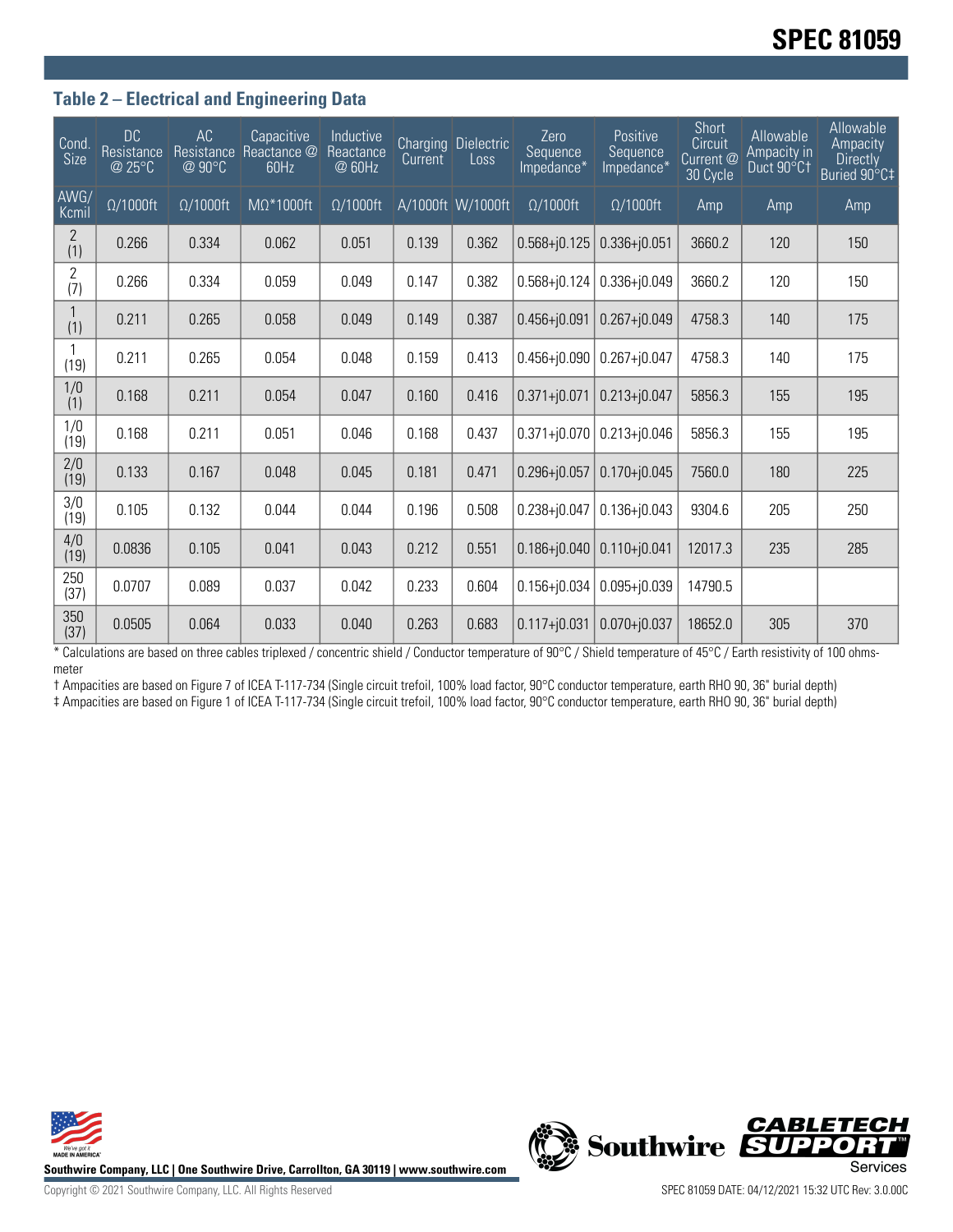# **Table 3 – Weights and Measurements (Metric)**

| <b>Stock</b><br>Number | Cond.<br>Size         | <b>Diameter</b><br>Over<br>Conductor | <b>Diameter</b><br>Over<br>Insulation | Insul.<br><b>Thickness</b> | <b>Diameter</b><br>Over<br>Insulation<br>Shield | Concentric<br><b>Neutral</b> | <b>Neutral DC</b><br>Resistance<br>$25^{\circ}$ C | Jacket<br><b>Thickness</b> | Approx.<br><b>OD</b> | Approx.<br>Weight | Min<br>Bending<br>Radius | Max Pull<br>Tension* |
|------------------------|-----------------------|--------------------------------------|---------------------------------------|----------------------------|-------------------------------------------------|------------------------------|---------------------------------------------------|----------------------------|----------------------|-------------------|--------------------------|----------------------|
|                        | AWG/<br>Kcmil         | mm                                   | mm                                    | mm                         | mm                                              | No. x AWG                    | $\Omega$ /km                                      | mm                         | mm                   | kg/km             | mm                       | newton               |
| <b>TBA</b>             | 2<br>(1)              | 6.55                                 | 18.67                                 | 5.59                       | 20.70                                           | 10x14                        | 0.86                                              | 1.27                       | 26.49                | 752               | 317.50                   | 1771                 |
| <b>TBA</b>             | $\overline{2}$<br>(7) | 7.19                                 | 19.30                                 | 5.59                       | 21.34                                           | 10x14                        | 0.86                                              | 1.27                       | 27.13                | 787               | 325.12                   | 1771                 |
| <b>TBA</b>             | (1)                   | 7.34                                 | 19.46                                 | 5.59                       | 21.49                                           | 13x14                        | 0.66                                              | 1.27                       | 27.28                | 850               | 327.66                   | 2234                 |
| TBA                    | (19)                  | 8.18                                 | 20.29                                 | 5.59                       | 22.33                                           | 13x14                        | 0.66                                              | 1.27                       | 28.12                | 891               | 337.82                   | 2234                 |
| <b>TBA</b>             | 1/0<br>(1)            | 8.25                                 | 20.37                                 | 5.59                       | 22.40                                           | 16x14                        | 0.54                                              | 1.27                       | 28.19                | 955               | 337.82                   | 2821                 |
| <b>TBA</b>             | $\frac{1}{0}$<br>(19) | 8.94                                 | 21.06                                 | 5.59                       | 23.09                                           | 16x14                        | 0.54                                              | 1.27                       | 28.88                | 991               | 345.44                   | 2821                 |
| <b>TBA</b>             | 2/0<br>(19)           | 10.03                                | 22.15                                 | 5.59                       | 24.18                                           | 13x12                        | 0.42                                              | 1.27                       | 30.78                | 1182              | 368.30                   | 3556                 |
| <b>TBA</b>             | 3/0<br>(19)           | 11.25                                | 23.37                                 | 5.59                       | 25.40                                           | 16x12                        | 0.34                                              | 1.27                       | 32.00                | 1351              | 383.54                   | 4481                 |
| <b>TBA</b>             | 4/0<br>(19)           | 12.65                                | 24.76                                 | 5.59                       | 26.80                                           | 20x12                        | 0.26                                              | 1.27                       | 33.53                | 1592              | 414.02                   | 5652                 |
| <b>TBA</b>             | 250<br>(37)           | 14.17                                | 26.52                                 | 5.59                       | 29.06                                           | 16x10                        | 0.21                                              | 1.27                       | 36.78                | 1932              | 441.96                   | 6675                 |
| <b>TBA</b>             | 350<br>(37)           | 16.79                                | 29.13                                 | 5.59                       | 31.67                                           | 16x9                         | 0.17                                              | 1.27                       | 40.03                | 2389              | 480.06                   | 9345                 |

All dimensions are nominal and subject to normal manufacturing tolerances

◊ Cable marked with this symbol is a standard stock item

\* Pulling tension based on pulling eye directly connected to conductor